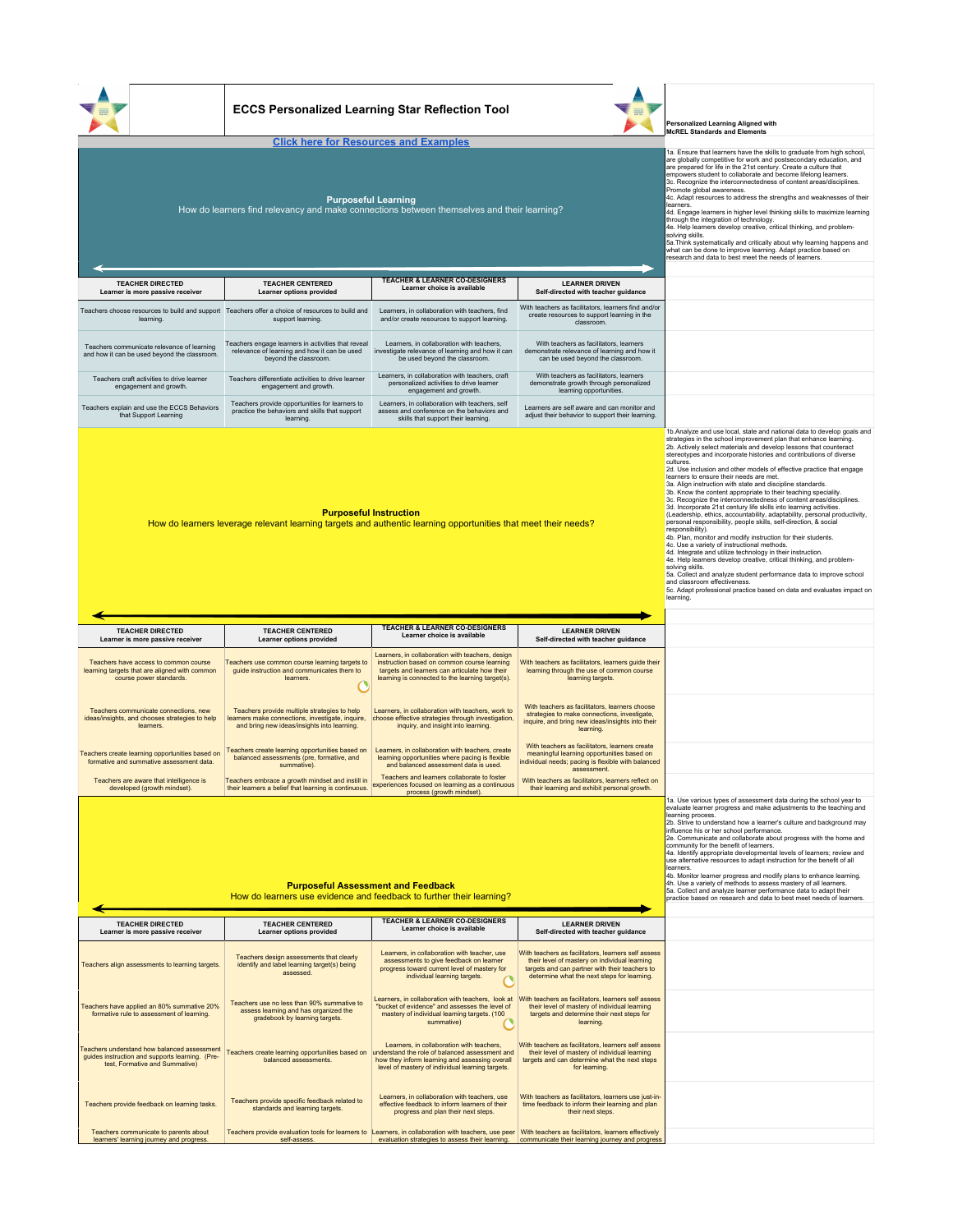|                                                                                                             | How do learners purposefully select tools to support their learning?                                                                                | <b>Engagement with Learning Tools</b>                                                                                                                     |                                                                                                                                                               | 1a. Encourage learners to take responsibility for their own<br>learning.<br>1d. Advocate for learners by supporting implementation of<br>various tools to improve education.<br>1e. Know and uphold ethical principles and support learners with<br>appropriate choice and use of learning tools.<br>4a: Differentiate instruction; know the appropriate levels for<br>intellectual, emotional, physical, and social development<br>4c: Use a variety of instructional methods to meet all learners'<br>needs.<br>4d: Integrate and utilize technology.<br>4f: Help learners collaborate in teams and develop leadership<br>qualities.<br>5b. Participate in professional development activities aligned<br>with goals and learner needs.                                                                                                                                          |
|-------------------------------------------------------------------------------------------------------------|-----------------------------------------------------------------------------------------------------------------------------------------------------|-----------------------------------------------------------------------------------------------------------------------------------------------------------|---------------------------------------------------------------------------------------------------------------------------------------------------------------|------------------------------------------------------------------------------------------------------------------------------------------------------------------------------------------------------------------------------------------------------------------------------------------------------------------------------------------------------------------------------------------------------------------------------------------------------------------------------------------------------------------------------------------------------------------------------------------------------------------------------------------------------------------------------------------------------------------------------------------------------------------------------------------------------------------------------------------------------------------------------------|
| <b>TEACHER DIRECTED</b><br>Learner is more passive receiver                                                 | <b>TEACHER CENTERED</b><br>Learner options provided                                                                                                 | TEACHER & LEARNER CO-DESIGNERS<br>Learner choice is available                                                                                             | <b>LEARNER DRIVEN</b><br>Self-directed with teacher guidance                                                                                                  |                                                                                                                                                                                                                                                                                                                                                                                                                                                                                                                                                                                                                                                                                                                                                                                                                                                                                    |
| technology materials.                                                                                       | Teachers use technology as a substitute for non- Teachers use technology to enhance instruction,<br>feedback and/or assessment                      | Learners, in collaboration with teachers, use a<br>variety of technology tools to enhance<br>instruction, feedback and/or assessment.                     | With teachers as facilitators, learners apply their<br>skills to select or create technology tools that<br>enhance instruction, feedback and/or<br>assessment |                                                                                                                                                                                                                                                                                                                                                                                                                                                                                                                                                                                                                                                                                                                                                                                                                                                                                    |
| Teachers select learning tools and resources for<br>learning aligned to power standards/learning<br>targets | Teachers direct learners to various learning tools<br>and resources aligned to power<br>standards/learning targets.                                 | Learners, in collaboration with teachers, design<br>opportunities for learners to appropriately choose<br>from a variety of learning tools and resources. | With teachers as facilitators, learners self-direct<br>how to access and use a wide variety of learning<br>tools and resources to maximize learning.          |                                                                                                                                                                                                                                                                                                                                                                                                                                                                                                                                                                                                                                                                                                                                                                                                                                                                                    |
|                                                                                                             |                                                                                                                                                     |                                                                                                                                                           |                                                                                                                                                               | through collaboration.<br>2a. Establish a respectful and inclusive environment for learners;<br>encourages and advises others to do the same.<br>2b Demonstrates awareness of diversity (of learners and of global<br>issues).<br>2e. Work collaboratively with families and other adults significant to<br>learners.<br>3d. Make instruction relevant to learners. Incorporate 21st century life                                                                                                                                                                                                                                                                                                                                                                                                                                                                                  |
|                                                                                                             |                                                                                                                                                     | <b>Collaborative Environment</b><br>How do learners leverage their environment to maximize their learning?                                                |                                                                                                                                                               | skills. (Leadership, ethics, accountability, adaptability, personal<br>productivity, personal responsibility, people skills, self-direction, &<br>Social responsibility).<br>4b. Make curriculum responsive to cultural differences and individual<br>learning needs by engaging learners in the process.<br>4f. Help learners collaborate in teams and develop leadership<br>qualities.<br>4g. Establish classroom practices that encourage all learners to<br>develop effective communications skills with each other.<br>5b. Participate in professional development activities aligned with<br>goals and learner needs                                                                                                                                                                                                                                                         |
| <b>TEACHER DIRECTED</b><br>Learner is more passive receiver                                                 | <b>TEACHER CENTERED</b><br><b>Learner options provided</b>                                                                                          | <b>TEACHER &amp; LEARNER CO-DESIGNERS</b><br>Learner choice is available                                                                                  | <b>LEARNER DRIVEN</b><br>Self-directed with teacher guidance                                                                                                  |                                                                                                                                                                                                                                                                                                                                                                                                                                                                                                                                                                                                                                                                                                                                                                                                                                                                                    |
| Teachers design learning space for one method<br>of instruction                                             | Teachers design learning space in a way that<br>supports various learning opportunities and<br>educates learners about the purpose of each<br>space | Learners, in collaboration with teachers, identify<br>the appropriate space to achieve their learning<br>goal                                             | Learners can choose and/or create a space to<br>achieve their learning goal and can articulate<br>why that space can enhance their learning.                  |                                                                                                                                                                                                                                                                                                                                                                                                                                                                                                                                                                                                                                                                                                                                                                                                                                                                                    |
| Teachers decide when the whole class should<br>work alone, in pairs, or in larger collaborative<br>groups   | Teachers decide when learners should work<br>alone, in pairs or in larger collaborative groups                                                      | Learners, in collaboration with teachers, choose<br>when to work alone, in pairs or in larger<br>collaborative groups                                     | Learners choose and articulate when it is useful<br>to work alone, in pairs or in larger collaborative<br>groups                                              |                                                                                                                                                                                                                                                                                                                                                                                                                                                                                                                                                                                                                                                                                                                                                                                                                                                                                    |
| Teachers create an awareness of diverse learner<br>experiences                                              | Teachers provide a variety of resources for<br>learners to explore diverse experiences.                                                             | Learners, in collaboration with teachers, develop<br>an understanding of their diverse learner<br>experiences.                                            | Learners independently explore and embrace<br>others' diverse experiences.                                                                                    |                                                                                                                                                                                                                                                                                                                                                                                                                                                                                                                                                                                                                                                                                                                                                                                                                                                                                    |
|                                                                                                             |                                                                                                                                                     | <b>Learner Voice and Choice</b><br>How do learners design and take ownership of their learning?                                                           |                                                                                                                                                               | 1a . Lead by taking responsibility for progress. (Data-driven instruction).<br>2b. Demonstrate awareness of diversity (of learners and of global issue<br>2c. Treat learners as individuals. Hold high expectations.<br>2d. Adapt teaching for benefit of learners with special needs.<br>3c. Direct learner's natural curiosity into an interest in learning.<br>3d. Deepen learner's understanding of 21st century skills; help them ma<br>4b. Plan data-driven instruction appropriate for the learners; engage lea<br>4c. Ensure the success of all learners through the selection and utilizati<br>4f. Encourage learners to create and manage learning teams.<br>4g. Encourage and support learners to articulate thoughts and ideas cle<br>4h. Encourage learners to use self and peer assessment feedback to a<br>5a/c. Adapt practice to best meet the needs of learners. |
| <b>TEACHER DIRECTED</b><br>Learner is more passive receiver                                                 | <b>TEACHER CENTERED</b><br>Learner options provided                                                                                                 | <b>TEACHER &amp; LEARNER CO-DESIGNERS</b><br>Learner choice is available                                                                                  | <b>LEARNER DRIVEN</b><br>Self-directed with teacher guidance                                                                                                  |                                                                                                                                                                                                                                                                                                                                                                                                                                                                                                                                                                                                                                                                                                                                                                                                                                                                                    |

Teachers demonstrate awareness of diverse<br>Teachers diverse and the published to the preference in the options provided to learning.<br>International of the preferences in the options provided to learning.<br>Internations the pre